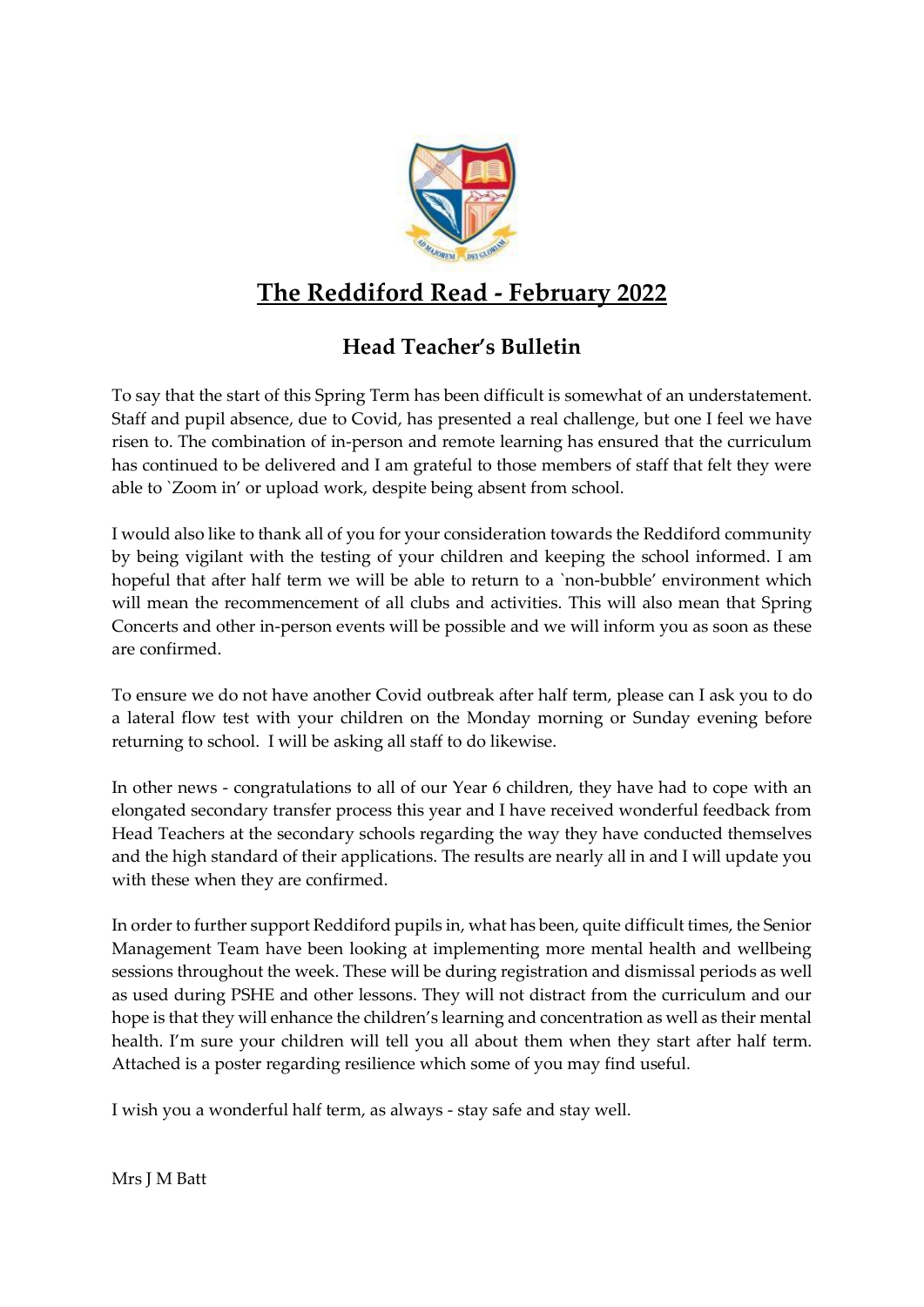# **Upper School**

What a roller-coaster ride of a half-term! The children and the staff have been phenomenal in their resilience and the learning has been able to continue regardless.

We were able to enjoy a wonderful Roman Day – Year 3 was a colourful Roman Republic; the children made interesting artefacts and enjoyed a Roman feast as part of their learning. The Year 4 children were delighted to be able to visit the National Gallery; I had exceptional feedback on their behaviour and maturity and how well they engaged with the art work. I'm so glad the children had this opportunity again this year! We also sent the Year 6 children to experience the intrigue of Second World War code-breaking at Bletchley Park. A really wonderful trip where children were able to see and use an actual German Enigma machine.

The Primary Maths Challenge we took part in, back in November, with the Year 5 and Year 6 children was again a huge success. 19 children were invited through to the Bonus Round of the Challenge this February and achieved an average score of 19 with Akshaj in Year 5 achieving the highest score of 23 out of 25.

We have also celebrated our fantastic, diverse school community in an assembly with some of the Year 6 children.

The children have really enjoyed being able to mix again from Year  $3 -$ Year 6 in these last few days before half-term – I had some sweet messages in the Voice Box about how they were missing their friends.

I wish you all a wonderful half-term.

Mr Ford Head of Upper School

## **Lower School**

Well it has certainly been an interesting half term as both staff and children have had to cope with the challenges of Covid hitting the Pre Prep Department in particular. However, as expected, with the support of our Reddiford families, we were able to keep both departments open and have had no further cases this week.

Covid has meant that this has been a quieter half term than usual with regards to trips and additional activities but we are looking forward to these commencing next half term and include all the children taking part in their concerts, and a number of trips and themed days taking place. Miss Lloyd will also be starting her "Borrow a Big Book" library for Early Years children and may I remind you to return the permission slip if you have not already done so.

We have noticed that a number of children are bringing large rucksacks to schools instead of lunch bags. This can cause issues with storage and we would ask that children do not bring these to school.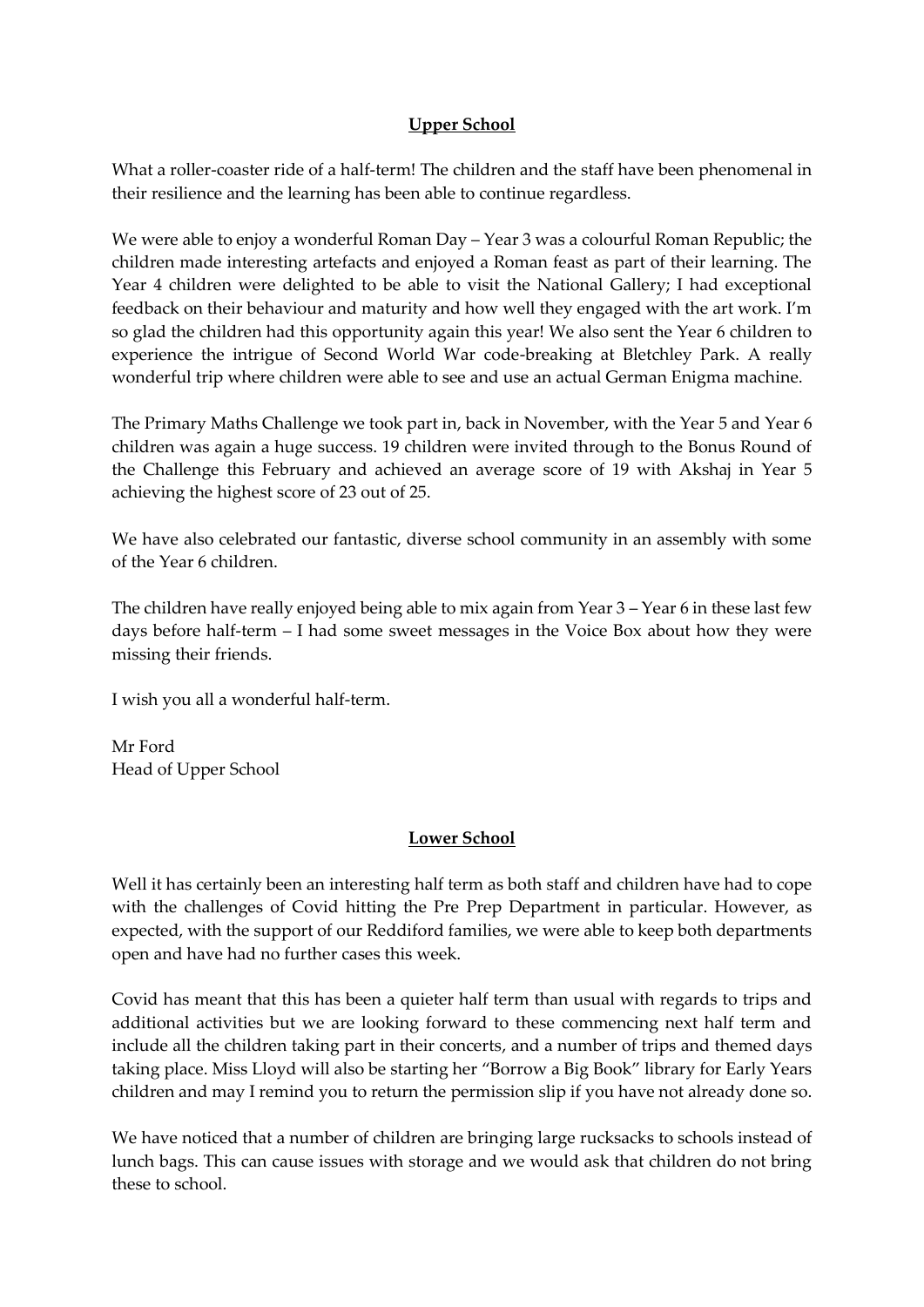Just a quick reminder for Year 1 parents that your children will start swimming after half term on Wednesdays. Please refer to the ParentMails from Miss Crawford for detailed information.

Wishing you all a happy and safe have term.

Mrs McCabe Head of Lower School

## **Notices**

#### Science Poster Competition

The British Science Association is launching a nationwide poster competition for National Science and Engineering Week. The competition entitled 'Growth' challenges pupils to think about how growth is part of people, plants, animals, materials, countries and other parts of our everyday lives. Please see the letter on the website for further details. **The deadline for posters to be handed in to your child's form teacher is Monday, 7 March 2022.**

#### Health & Safety

For health and safety reasons, please supervise your children outside school and ensure that they do not play around the parked cars on the school forecourts. Thank you.

#### **The following children have had postcards sent home**

| Devan Lakhani        | 1S | Mrs Sethi               | For his positive growth mindset in class                                        |
|----------------------|----|-------------------------|---------------------------------------------------------------------------------|
| Shanaya Gautam       | 1S | Mrs Sethi               | For her effort and positive growth mindset                                      |
| Ishaan Soni          | 1S | Mrs Sethi               | For his positive Growth mindset and effort this half<br>term                    |
| <b>Oscar Sanders</b> | 1W | Mrs<br>Whitmarsh        | For making fantastic progress with his mental<br>arithmetic skills              |
| Araina Sharma        | 1W | <b>Mrs</b><br>Whitmarsh | For making fantastic progress with her mental<br>arithmetic skills              |
| Waris Stotz          | 2L | <b>Mrs</b><br>Longhurst | For writing an excellent descriptive story                                      |
| Molly White          | 2L | <b>Mrs</b><br>Longhurst | For writing an excellent descriptive story                                      |
| Aneek Ghosh          | 2V | Miss Victor             | For creating and presenting a fantastic movie<br>animation project              |
| Deven Morjaria       | 2V | Miss Victor             | For having a determined and positive approach to<br>learning                    |
| Mahee Ramessur       | 2V | Miss Victor             | For excellent independence in creating and<br>presenting her PowerPoint project |
| Arjun Gudka          | 2V | Miss Victor             | For trying really hard to be the best he can be                                 |